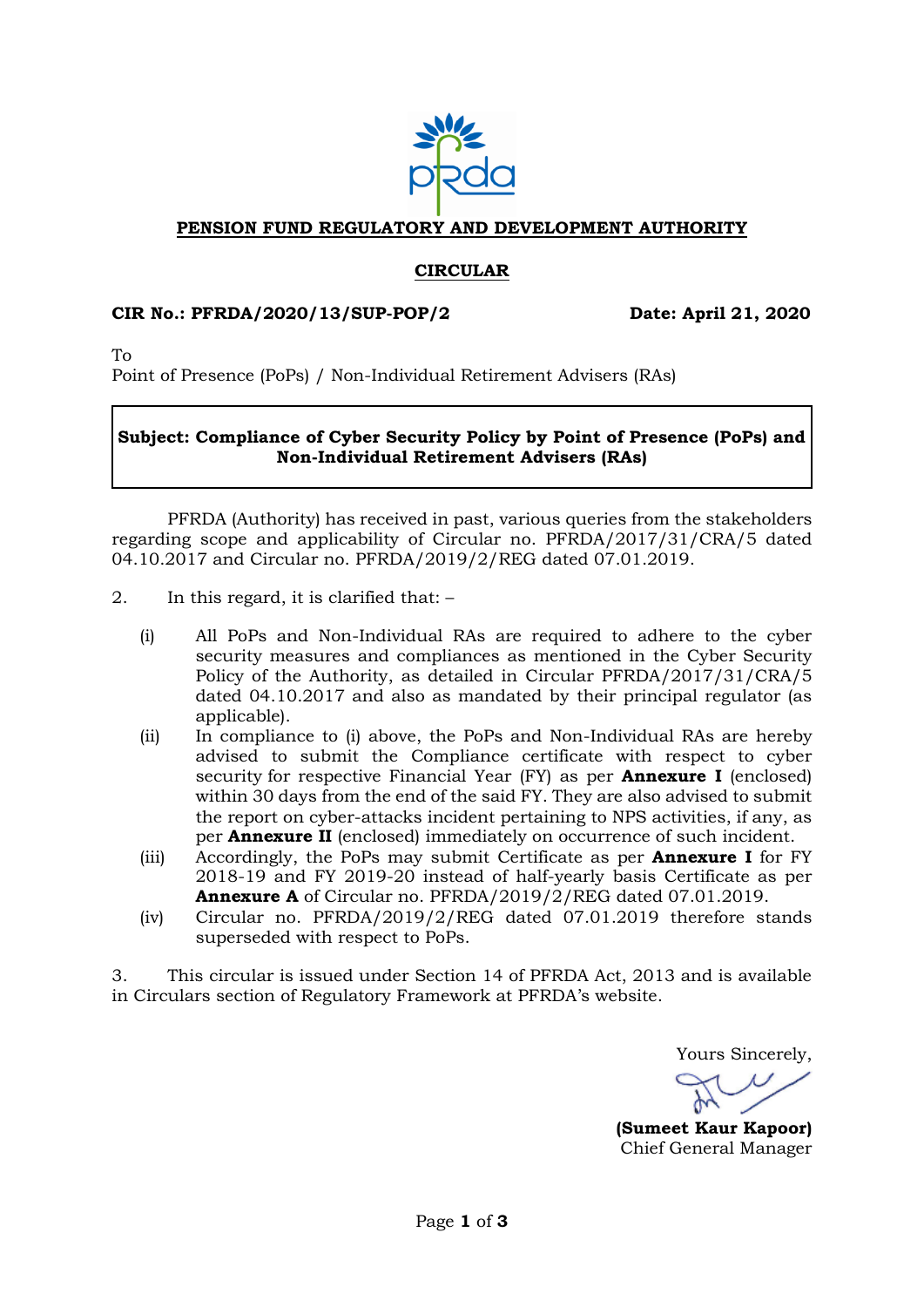*(To be submitted on letterhead within 30 days from the end of the Financial Year)*

### **Annexure I**

## To

## **Head of Department**

Supervision Department – PoPs and RAs, Pension Fund Regulatory and Development Authority, B-14/A, Chatrapati Shivaji Bhawan, Qutab Institutional Area, Katwaria Sarai, New Delhi -110016

## **Subject: Compliance certificate with respect to cyber security for FY \_\_\_\_\_\_\_\_\_**

This is to certify that \_\_\_\_\_\_\_\_\_\_\_\_\_\_\_\_\_\_\_\_\_\_\_\_\_\_\_\_\_\_\_\_\_ (Name of PoP/nonindividual RA) registered vide Reg. No. \_\_\_\_\_\_\_\_\_\_\_\_\_\_\_\_\_\_with Pension Fund Regulatory and Development Authority (Authority) is adhering to the cyber security measures as mentioned in the cyber security policy of the Authority and also as mandated by our principal regulator (as applicable).

| Name of CISO/ Compliance officer : |                                                                 |  |
|------------------------------------|-----------------------------------------------------------------|--|
| Designation :                      |                                                                 |  |
| Mobile No./Landline No:.           |                                                                 |  |
| Email id:                          |                                                                 |  |
| Date:                              |                                                                 |  |
| <b>Place:</b>                      | Signature of CISO/Compliance<br>officer along with office seal. |  |